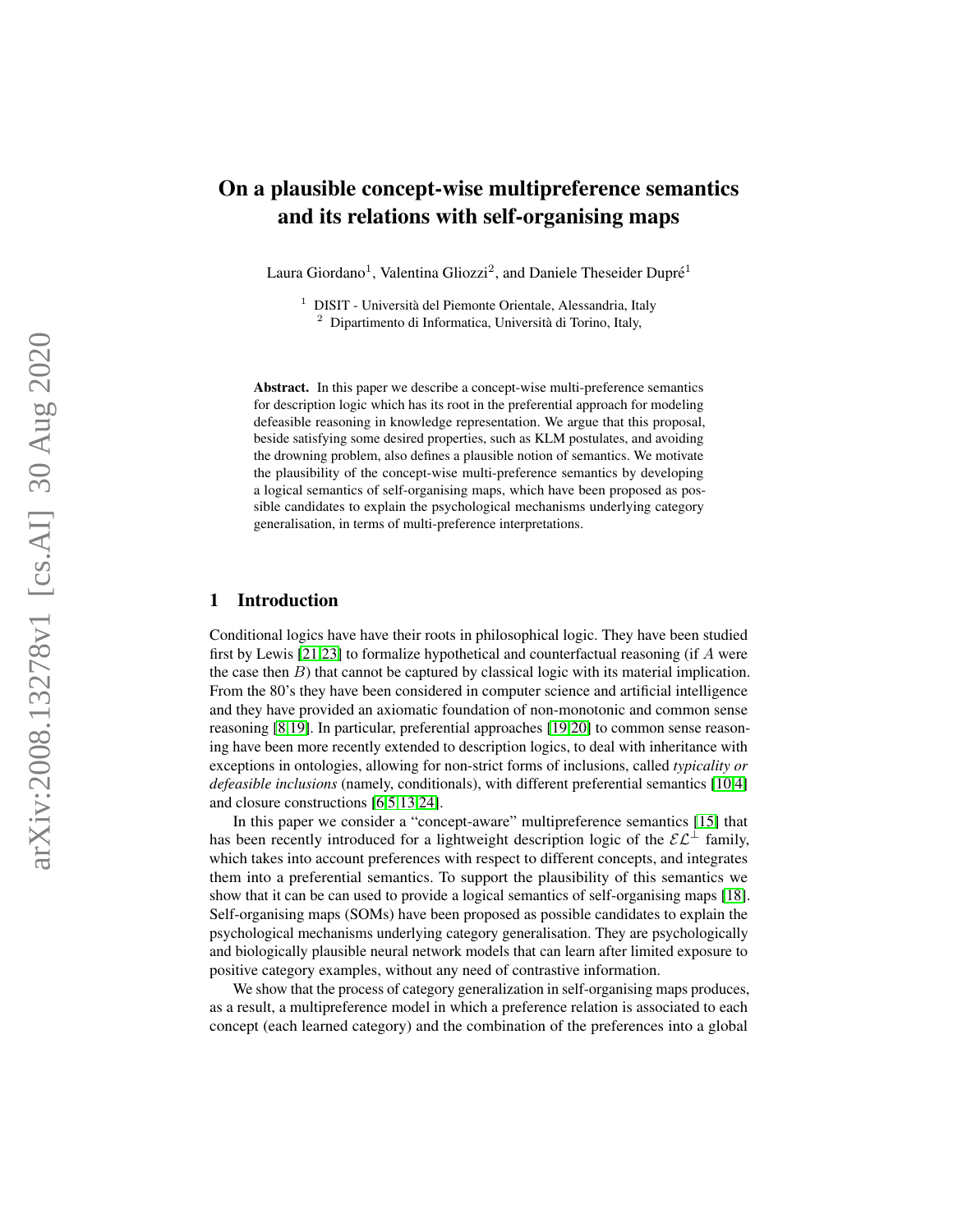one, following the approach in [\[15\]](#page-12-10), defines a standard KLM preferential model. The model can be used to learn or validate conditional knowledge from the empirical data used in the category generalization process, and the evaluation of conditionals can be done by model checking, using the information recorded in the SOM.

Based on the assumption that the abstraction process in the SOM is able to identify the most typical exemplars for a given category, in the semantic representation of a category, we will identify some specific exemplars (namely, the best matching units of the category) as the typical exemplars of the category, thus defining a preference relation among the instances of a category.

The category generalization process can then be regarded as a model building process and, in a way, as a belief revision process. Indeed, initially we have no belief about which is the category of any exemplar. During training, the current state of the SOM corresponds to a model representing the beliefs about the input exemplars considered so far (concerning their category). Each time a new input exemplar is considered, this model is revised adding the exemplar into the proper category.

# <span id="page-1-0"></span>2 Preliminary: the description logic  $\mathcal{EL}^{\perp}$

We consider the description logic  $\mathcal{EL}^{\perp}$  of the  $\mathcal{EL}$  family [\[1\]](#page-11-1). Let  $N_C$  be a set of concept names,  $N_R$  a set of role names and  $N_I$  a set of individual names. The set of  $\mathcal{EL}^{\perp}$ *concepts* can be defined as follows:  $C := A | \top | \bot | C \sqcap C | \exists r.C$ , where  $a \in N_I$ ,  $A \in N_C$  and  $r \in N_R$ . Observe that union, complement and universal restriction are not  $\mathcal{EL}^{\perp}$  constructs. A knowledge base (KB) K is a pair  $(\mathcal{T}, \mathcal{A})$ , where T is a TBox and A is an ABox. The TBox  $\mathcal T$  is a set of *concept inclusions* (or subsumptions) of the form  $C \sqsubseteq D$ , where  $C, D$  are concepts. The ABox A is a set of assertions of the form  $C(a)$ and  $r(a, b)$  where C is a concept,  $r \in N_R$ , and  $a, b \in N_I$ .

An *interpretation* for  $\mathcal{EL}^{\perp}$  is a pair  $I = \langle \Delta, \cdot^I \rangle$  where:  $\Delta$  is a non-empty domain—a set whose elements are denoted by  $x, y, z, \ldots$  —and  $\cdot^{I}$  is an extension function that maps each concept name  $C \in N_C$  to a set  $C^I \subseteq \Delta$ , each role name  $r \in N_R$  to a binary relation  $r^I \subseteq \Delta \times \Delta$ , and each individual name  $a \in N_I$  to an element  $a^I \in \Delta$ . It is extended to complex concepts as follows:  $\top^I = \Delta$ ,  $\bot^I = \emptyset$ ,  $(C \sqcap D)^I = C^I \cap D^I$  and  $(\exists r.C)^{I} = \{x \in \Delta \mid \exists y.(x, y) \in r^{I} \text{ and } y \in C^{I}\}.$ 

The notions of satisfiability of a KB in an interpretation and of entailment are defined as usual:

**Definition 1** (Satisfiability and entailment). *Given an*  $\mathcal{EL}^{\perp}$  *interpretation*  $I = \langle \Delta, \cdot^{I} \rangle$ :

*-* I satisfies an inclusion  $C \sqsubseteq D$  if  $C^I \subseteq D^I$ ;

*-* I satisfies an assertion  $C(a)$  if  $a^I \in C^I$  and an assertion  $r(a, b)$  if  $(a^I, b^I) \in r^I$ .

*Given a KB*  $K = (T, \mathcal{A})$ *,an interpretation* I *satisfies*  $T$  *(resp. A) if* I *satisfies all inclusions in*  $\mathcal T$  *(resp. all assertions in* A*);* I *is a* model *of* K *if* I *satisfies*  $\mathcal T$  *and* A.

*A subsumption*  $F = C \sqsubseteq D$  *(resp., an assertion*  $C(a)$ *,*  $R(a, b)$ *), is entailed by* K*, written*  $K \models F$ , *if for all models*  $I = \langle \Delta, \cdot^I \rangle$  *of* K, I satisfies F.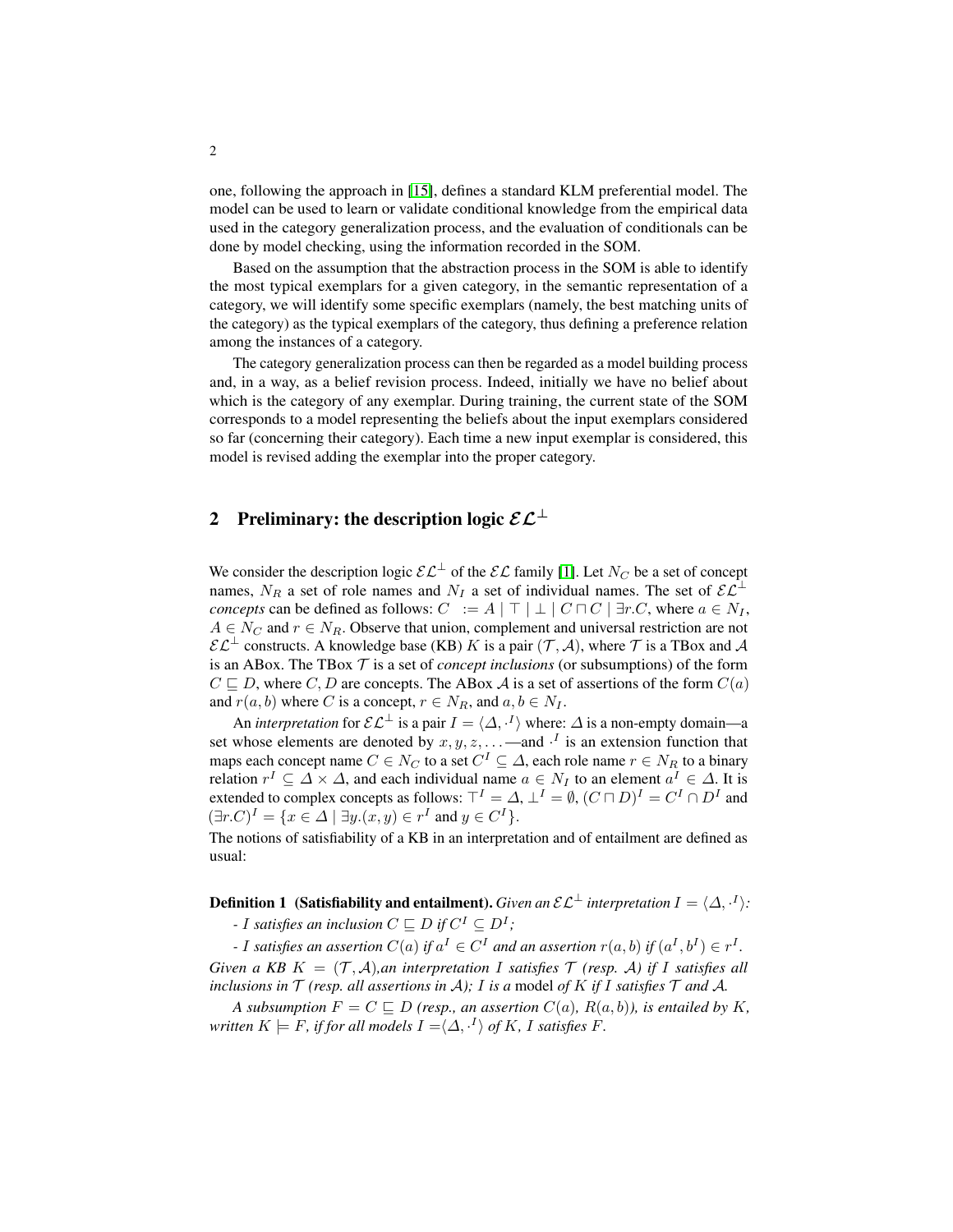# <span id="page-2-1"></span>3 A concept-wise multi-preference semantics

In this section we describe an extension of  $\mathcal{EL}^{\perp}$  with typicality inclusions, defined along the lines of the extension of description logics with typicality [\[10,](#page-12-5)[12\]](#page-12-12), but we exploit a different multi-preference semantics [\[15\]](#page-12-10). In addition to standard  $\mathcal{EL}^{\perp}$  inclusions  $C \sqsubseteq D$  (called *strict* inclusions in the following), the TBox  $\mathcal T$  will also contain typicality inclusions of the form  $\mathbf{T}(C) \sqsubseteq D$ , where C and D are  $\mathcal{EL}^{\perp}$  concepts. A typicality inclusion  $T(C) \sqsubseteq D$  means that "typical C's are D's" or "normally C's are D's" and corresponds to a conditional implication  $C \sim D$  in Kraus, Lehmann and Magidor's (KLM) preferential approach [\[19](#page-12-3)[,20\]](#page-12-4). Such inclusions are defeasible, i.e., admit exceptions, while strict inclusions must be satisfied by all domain elements.

Let  $C = \{C_1, \ldots, C_k\}$  be a set of distinguished  $\mathcal{EL}^{\perp}$  concepts. For each concept  $C_i \in \mathcal{C}$ , we introduce a modular preference relation  $\langle C_i \rangle$  which describes the preference among domain elements with respect to  $C_i$ . Each preference relation  $\lt_{C_i}$  has the same properties of preference relations in KLM-style ranked interpretations [\[20\]](#page-12-4), is a modular and well-founded partial order, i.e., irreflexive and transitive relation, where:  $\lt_{C_i}$  is well-founded if, for all  $S \subseteq \Delta$ , if  $S \neq \emptyset$ , then  $min_{\leq C_i}(S) \neq \emptyset$ ; and  $\leq_{C_i}$  is *modular* if, for all  $x, y, z \in \Delta$ , if  $x <_{C_j} y$  then  $x <_{C_j} z$  or  $z <_{C_j} y$ ).

<span id="page-2-0"></span>Definition 2 (Multipreference interpretation). *A* multipreference interpretation *is a*  $\mathit{tuple} \; \mathcal{M}_{C_i} = \langle \Delta, \langle C_1, \ldots, \langle C_k, \cdot^I \rangle, \mathit{where:} \rangle$ 

- *(a)*  $\Delta$  *is a non-empty domain;*
- $(b) <_{C_i}$  is an irreflexive, transitive, well-founded and modular relation over  $\Delta$ ;
- *(d)*  $\cdot$ <sup>*I*</sup> *is an interpretation function, as in an*  $\mathcal{EL}^{\perp}$  *interpretation (see Section [2\)](#page-1-0).*

Observe that, given a multipreference interpretation, an interpretation  $\mathcal{M}_{C_i} = \langle \Delta, \langle C_i \rangle$  $\langle \cdot^I \rangle$  can be associated to each concept  $C_i$ , which is a ranked interpretation as those considered for  $\mathcal{EL}^{\perp}$  plus typicality in [\[14\]](#page-12-13). The preference relation  $\lt_{C_i}$  allows the set of prototypical  $C_i$ -elements to be defined as the  $C_i$ -elements which are minimal with respect to  $\langle C_i, i.e., min_{\langle C_i} (C_i^I) \rangle$ . As a consequence, the multipreference interpretation above is able to single out the typical  $C_i$ -elements, for all distinguished concepts  $C_i \in \mathcal{C}$ .

The multipreference structures above are at the basis of the semantics for ranked  $\mathcal{EL}^{\perp}$  knowledge bases [\[15\]](#page-12-10), which have been inspired to Brewka's framework of basic preference descriptions [\[3\]](#page-11-2). A *ranked TBox*  $\mathcal{T}_{C_i}$  is allowed for each concept  $C_i \in \mathcal{C}$ , and contains all the defeasible inclusions,  $T(C_i) \sqsubseteq D$ , specifying the typical properties of  $C_i$ -elements. Ranks (non-negative integers) are assigned to such inclusions; the ones with higher ranks are considered to be more important than the ones with lower ranks.

Consider, for instance, the ranked knowledge base  $K = \langle \mathcal{T}_{strict}, \mathcal{T}_{Employee}, \mathcal{T}_{Student},$  $\mathcal{T}_{PhDStudent}, \mathcal{A}$ , over the set of distinguished concepts  $\mathcal{C} = \{Employee, Student,$  $PhDStudent$ , with empty ABox, and with  $\mathcal{T}_{strict}$  the set of strict inclusions:

 $Employee \sqsubseteq Adult$   $Adult \sqsubseteq \exists has \_SSN.\top$   $PhdStudent \sqsubseteq Student$  $Young ⊓ ∤ ⋅ → \exists hasScholarship. ⊤ ⊓ HasSchoalarship. ≈ 0, so we have: 0.505$ the ranked TBox  $\mathcal{T}_{Employee} = \{(d_1, 0), (d_2, 0)\}$  contains the defeasible inclusions:

 $(d_1)$  **T**(*Employee*)  $\subseteq$  *NotYoung* 

 $(d_2)$  **T**(*Employee*)  $\sqsubseteq$  ∃*has boss.Employee*;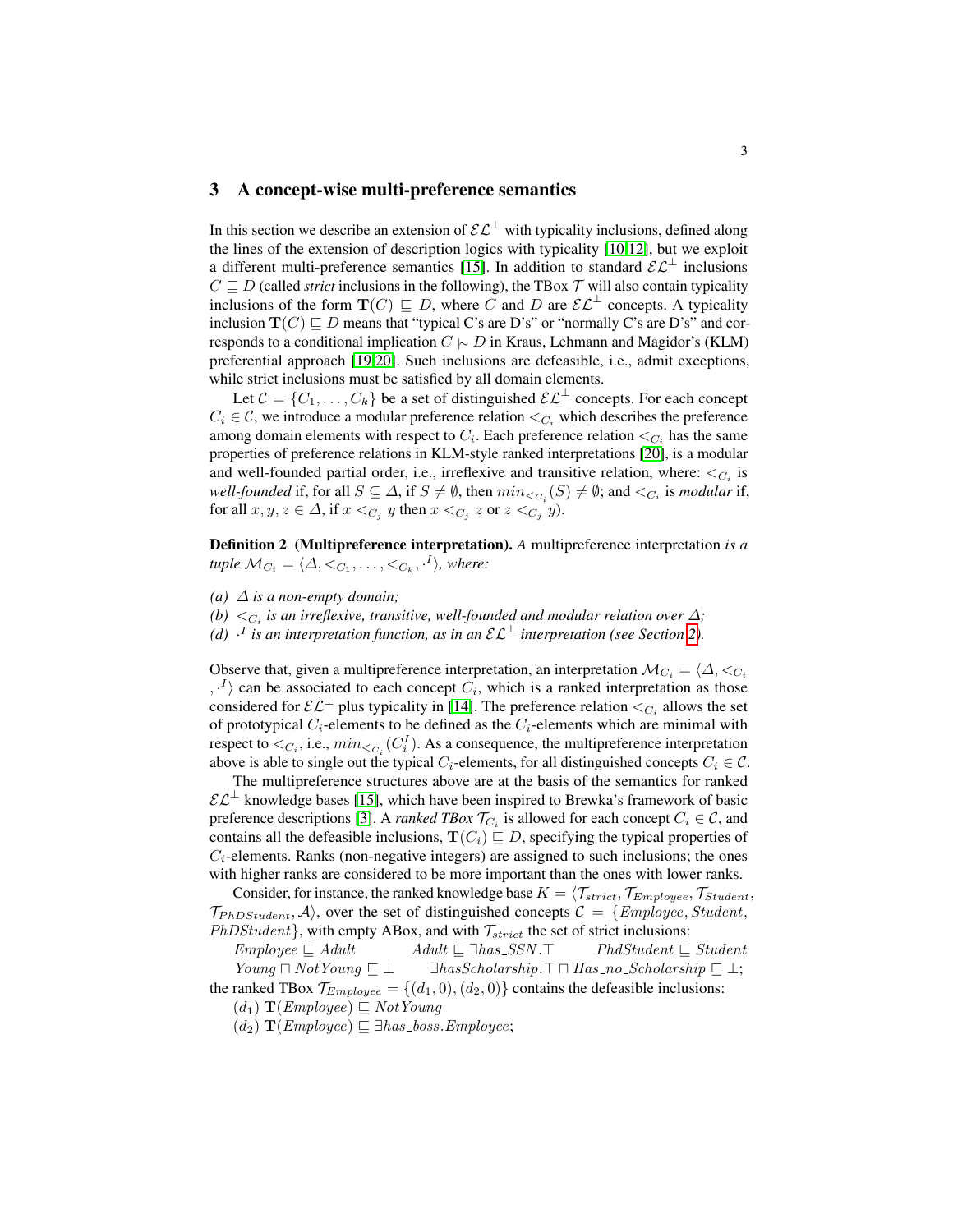the ranked TBox  $\mathcal{T}_{Student} = \{(d_3, 0), (d_4, 1), (d_5, 1)\}\$ contains the defeasible inclusions:

 $(d_3)$  **T**(*Student*)  $\sqsubseteq$  ∃has classes. $\top$ 

 $(d_4)$   $\mathbf{T}(Student) \sqsubseteq Young$ 

 $(d_5)$  **T**(*Student*)  $\subseteq$  *Has no Scholarship* 

and the ranked TBox  $\mathcal{T}_{PhDStudent} = \{(d_6, 0), (d_7, 1)\}$  contains the inclusions:

 $(d_6)$  **T**(PhDStudent)  $\sqsubseteq$  ∃hasScholarship.Amount

 $(d_7)$  **T**(*PhDStudent*)  $\subseteq$  *Bright* 

Exploiting the fact that for an  $\mathcal{EL}^{\perp}$  knowledge base we can restrict our consideration to finite domains [\[1\]](#page-11-1), and considering canonical models which are large enough to contain a domain element for each possible consistent concept occurring in K (and its complement), the ranked knowledge base  $K$  above gives rise to canonical models. where the three preference relations  $\leq_{Employee}$ ,  $\leq_{Student}$ , and  $\leq_{PhDStudent}$  represent the preference among the elements of the domain  $\Delta$  according to concepts  $Employee$ , Student, and PhDStudent, respectively.

While we refer to [\[15\]](#page-12-10) for the construction of the preference relations  $\langle C_i \rangle$ 's from a ranked knowledge base  $K$ , in the following we will recall the notion of concept-wise multi-preference interpretation which can be obtained by *combining* the preference relations  $\langle C_i \rangle$  into a global preference relation  $\langle \rangle$ . This is needed for reasoning about the typicality of arbitrary  $\mathcal{EL}^{\perp}$  concepts C, which do not belong to the set of distinguished concepts C. For instance, we may want to verify whether typical employed students are young, or whether they have a boss. To answer these questions both preference relations  $\leq_{Employee}$  and  $\leq_{Student}$  are relevant, and they might be conflicting for some pairs of domain elements as, for instance, tom is more typical than bob as a student (tom  $\leq_{Student}$  bob), but more exceptional as an employee ( bob  $\leq_{Employee}$  tom).

To define a global preference relation, we take into account the specificity relation among concepts, such as, for instance, the fact that a concept like *PhdStudent* is more specific than concept *Student*. The idea is that, in case of conflicts, the properties of a more specific class (such as that PhD students normally have a scholarship) should override the properties of less specific class (such as that students normally do not have a scholarship).

Definition 3 (Specificity). *A* specificity relation *among concepts in* C *is a binary relation*  $\succ \subseteq \mathcal{C} \times \mathcal{C}$  *which is irreflexive and transitive.* 

For  $C_h, C_j \in \mathcal{C}, C_h \succ C_j$  means that  $C_h$  is *more specific than*  $C_j$ . The simplest notion of *specificity* among concepts with respect to a knowledge base K is based on the subsumption hierarchy:  $C_h \succ C_j$  if  $\mathcal{T}_{strict} \models_{\mathcal{EL}^\perp} C_h \sqsubseteq C_j$  and  $\mathcal{T}_{strict} \not\models_{\mathcal{EL}^\perp} C_j \sqsubseteq$  $C_h$ . This is one of the notions of specificity considered for  $\mathcal{DL}^N$  [\[2\]](#page-11-3). Another one is based on the ranking of concepts in the rational closure of K.

<span id="page-3-0"></span>Let us recall the notion of concept-wise multipreference interpretation [\[15\]](#page-12-10).

Definition 4 (concept-wise multipreference interpretation). *A* concept-wise multipreference interpretation *(or cw<sup>m</sup>-interpretation)* is a tuple  $\mathcal{M} = \langle \Delta, \langle C_1, \ldots, \langle C_k, \langle \rangle \rangle \rangle$  $, \cdot^{I}$  *such that:* 

*(a)*  $\Delta$  *is a non-empty domain;*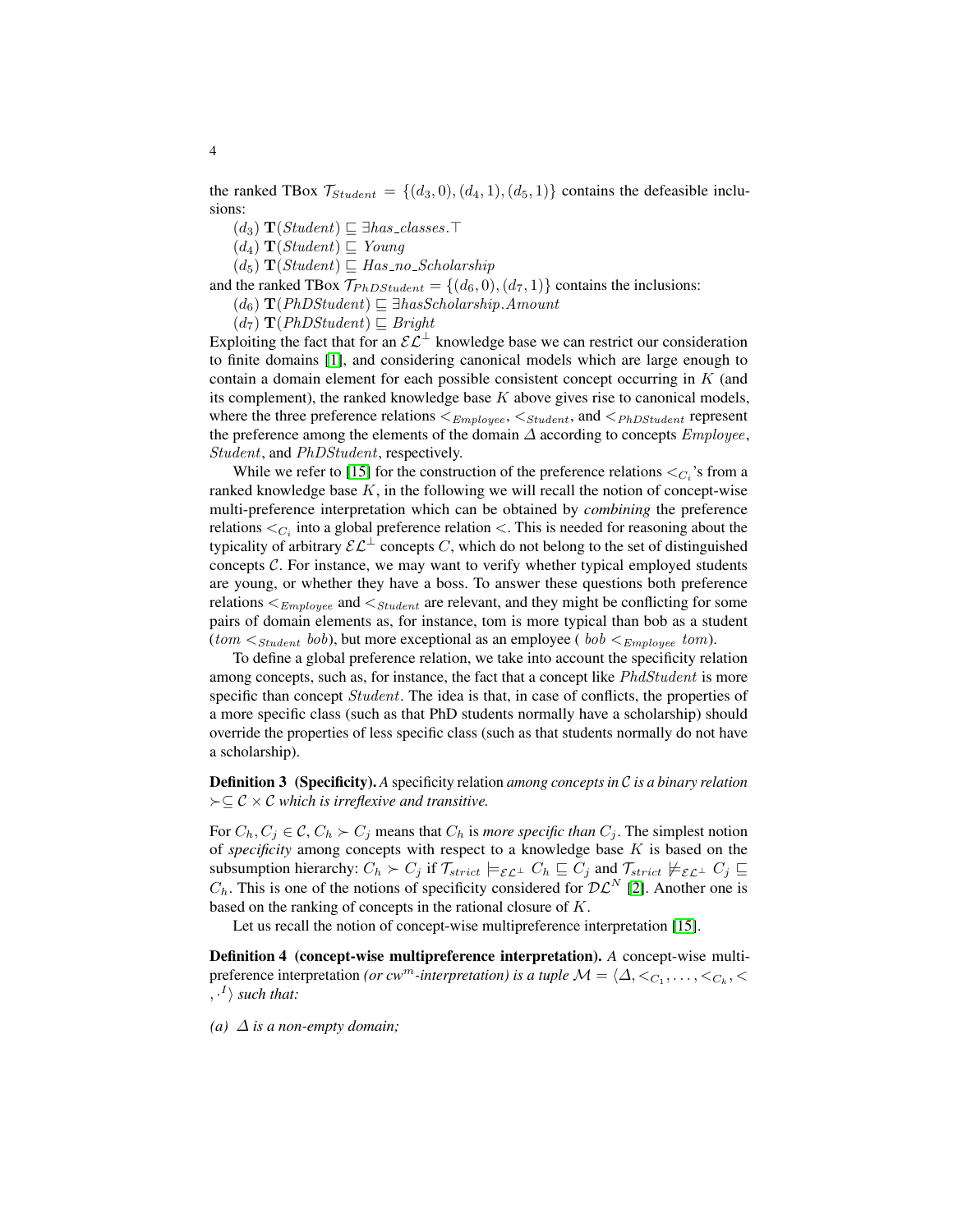- (b) for each  $i = 1, \ldots, k, \leq_{C_i}$  is an irreflexive, transitive, well-founded and modular *relation over* ∆*;*
- *(c)*  $\langle$  *is a (global) preference relation over*  $\Delta$  *defined from*  $\langle C_1, \ldots, \langle C_k \rangle$  *as follows:*

$$
x < y \text{ iff } (i) \ x <_{C_i} y, \text{ for some } C_i \in \mathcal{C}, \text{ and}
$$
  
(ii) for all  $C_j \in \mathcal{C}, \ x \le_{C_j} y \text{ or } \exists C_h (C_h \succ C_j \text{ and } x <_{C_h} y)$ 

*(d)*  $\cdot$ <sup>*I*</sup> is an interpretation function, as defined for  $\mathcal{EL}^{\perp}$  interpretations (see Section [2\)](#page-1-0), *with the addition that, for typicality concepts, we let:*

$$
(\mathbf{T}(C))^I = \min \langle C^I \rangle
$$

*where*  $Min_{\leq}(S) = \{u : u \in S \text{ and } \nexists z \in S \text{ s.t. } z < u\}.$ 

Relation  $\lt$  is defined from  $\lt_{C_1}, \ldots, \lt_{C_k}$  based on a *modified* Pareto condition:  $x \lt y$ holds if there is at least a  $C_i \in \mathcal{C}$  such that  $x <_{C_i} y$  and, for all  $C_j \in \mathcal{C}$ , either  $x \leq_{C_j} y$ holds or, in case it does not, there is some  $C_h$  more specific than  $C_j$  such that  $x <_{C_h} y$ (preference  $\lt_{C_h}$  in this case overrides  $\lt_{C_j}$ ). The idea is that, for two PhD students (who are also students) Bob and Mary, if  $mary <sub>Student</sub>$  bob and bob  $<sub>PhDStudent</sub>$  mary,</sub> we will have  $\text{bob} < \text{mary}$ , that is, Bob is regarded as being globally more typical than Mary as he satisfies more properties of typical PhD students wrt Mary although Mary may satisfy additional properties of typical students wrt Bob.

It has been proven [\[15\]](#page-12-10) that, given a cw<sup>m</sup>-interpretation  $\mathcal{M} = \langle \Delta, \langle C_1, \ldots, \langle C_k, \rangle \rangle$  $\langle \cdot^{I} \rangle$ , the relation  $\langle$  is an irreflexive, transitive and well-founded relation. Hence, the triple  $\mathcal{M}' = \langle \Delta, \lt, , \cdot^I \rangle$  is a KLM-style preferential interpretation, as those introduced for  $\mathcal{EL}^{\perp}$ with typicality [\[11\]](#page-12-14) (and it is not necessarily a modular interpretation). A  $cw^m$ -model of a ranked  $\mathcal{EL}^{\perp}$  knowledge base K is then defined as a specific preferential interpretation which builds over the preference relations  $\langle C_i, \text{constructed from the ranked TBoxes} \rangle$  $\mathcal{T}_{C_i}$ , and satisfies all strict inclusions and assertions in K. The notion of cw<sup>m</sup>-entailment, defined in the obvious way, satisfies the KLM postulates of a preferential consequence relation, and does not suffer from the drowning problem. In the next section we motivate the plausibility of this concept-wise multipreference semantics showing that it is well suited to provide a semantic characterization of self-organising maps [\[18\]](#page-12-11).

## 4 Self-organising maps

Self-organising maps (SOMs, introduced by Kohonen [\[18\]](#page-12-11)) are particularly plausible neural network models that learn in a human-like manner. In particular: SOMs learn to organize stimuli into categories in an *unsupervised* way, without the need of a teacher providing a feedback; can learn with just a few positive stimuli, without the need for negative examples or contrastive information; reflect basic constraints of a plausible brain implementation in different areas of the cortex [\[22\]](#page-12-15), and are therefore biologically plausible models of category formation; have proven to be capable of explaining experimental results.

In this section we shortly describe the architecture of SOMs and report Gliozzi and Plunkett' similarity-based account of category generalization based on SOMs [\[16\]](#page-12-16).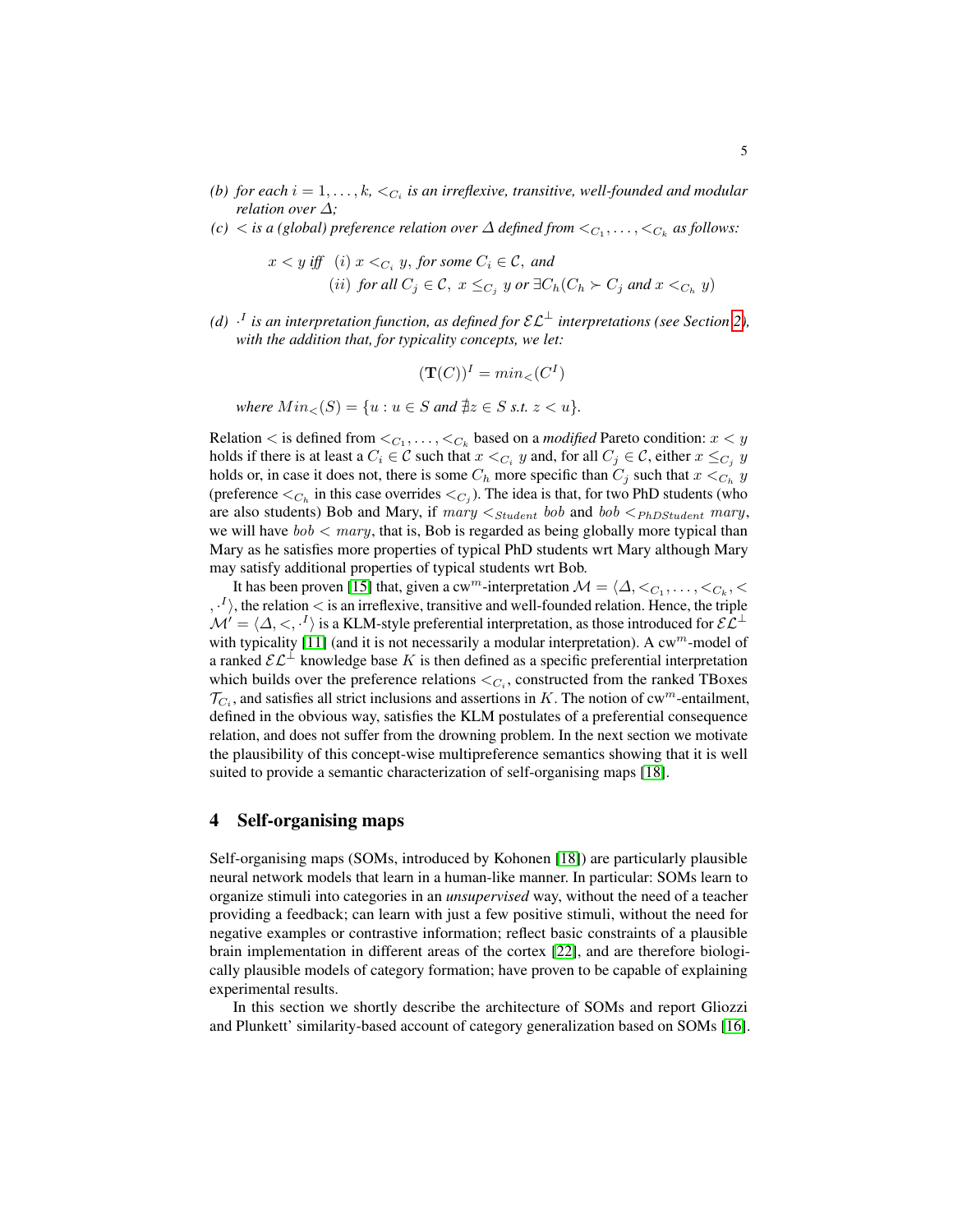Roughly speaking, in [\[16\]](#page-12-16) the authors judge a new stimulus as belonging to a category by comparing the distance of the stimulus from the category representation to the precision of the category representation.

SOMs consist of a set of neurons, or units, spatially organized in a grid [\[18\]](#page-12-11).

Each map unit u is associated with a weight vector  $w<sub>u</sub>$  of the same dimensionality as the input vectors. At the beginning of training, all weight vectors are initialized to random values, outside the range of values of the input stimuli. During training, the input elements are sequentially presented to all neurons of the map. After each presentation of an input x, the *best-matching unit*  $(BMU<sub>x</sub>)$  is selected: this is the unit i whose weight vector  $w_i$  is closest to the stimulus  $x$  (i.e.  $i = \arg \min_j ||x - w_j||$ ).

The weights of the best matching unit and of its surrounding units are updated in order to maximize the chances that the same unit (or its surrounding units) will be selected as the best matching unit for the same stimulus or for similar stimuli on subsequent presentations. In particular, it reduces the distance between the best matching unit's weights (and its surrounding neurons' weights) and the incoming input. Furthermore, it organizes the map topologically so that the weights of close-by neurons are updated in a similar direction, and come to react to similar inputs. We refer to [\[18\]](#page-12-11) for the details.

The learning process is incremental: after the presentation of each input, the map's representation of the input (and in particular the representation of its best-matching unit) is updated in order to take into account the new incoming stimulus. At the end of the whole process, the SOM has learned to organize the stimuli in a topologically significant way: similar inputs (with respect to Euclidean distance) are mapped to close by areas in the map, whereas inputs which are far apart from each other are mapped to distant areas of the map.

Once the SOM has learned to categorize, to assess category generalization, Gliozzi and Plunkett [\[16\]](#page-12-16) define the map's disposition to consider a new stimulus  $y$  as a member of a known category C as a function of the *distance* of y from the *map's representation* of  $C$ . They take a minimalist notion of what is the map's category representation: this is the ensemble of best-matching units corresponding to the known instances of the category. They use  $BMU<sub>C</sub>$  to refer to the map's representation of category C and define category generalization as depending on two elements:

- the distance of the new stimulus  $y$  with respect to the category representation
- *compared to* the maximal distance from that representation of all known instances of the category

This captured by the following notion of *relative distance* (*rd* for short) [\[16\]](#page-12-16) :

<span id="page-5-0"></span>
$$
rd(y, C) = \frac{min||y - BMU_C||}{max_{x \in C} ||x - BMU_x||}
$$
 (1)

where  $min||y - BMU_C||$  is the (minimal) Euclidean distance between y and C's category representation, and  $max_{x \in C} ||x - BMU_x||$  expresses the *precision* of category representation, and is the (maximal) Euclidean distance between any known member of the category and the category representation.

With this definition, a given Euclidean distance from  $y$  to  $C's$  category representation will give rise to a higher *relative distance rd* if the maximal distance between C and its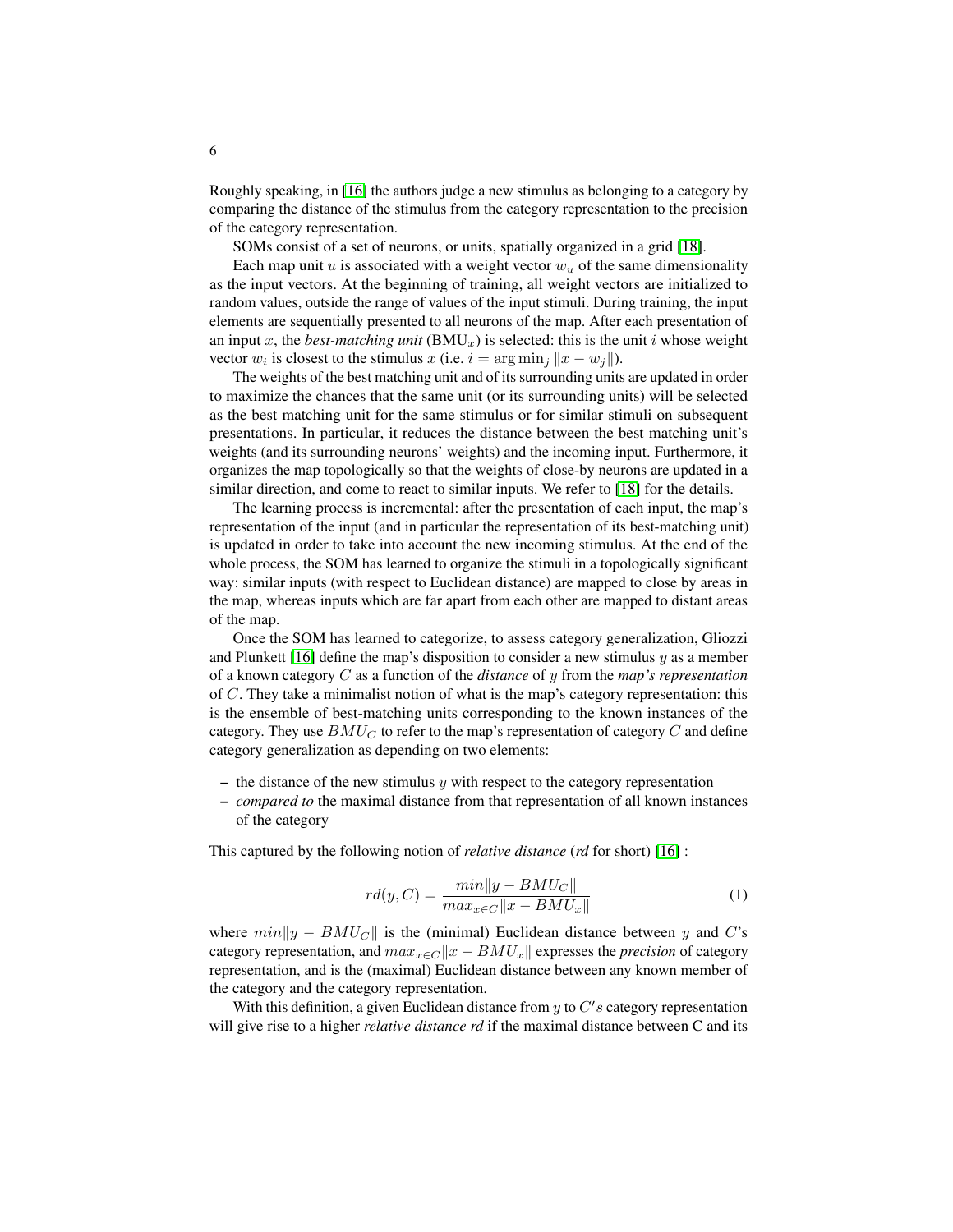

Fig. 1. An example of SOM. The set of rectangles stands for the input presented to the SOM (in the example the input is three-dimensional). This is presented to *all* neurons of the SOM (these are the neurons-dots-in the upper grid) in order to find the  ${\cal BMU}.$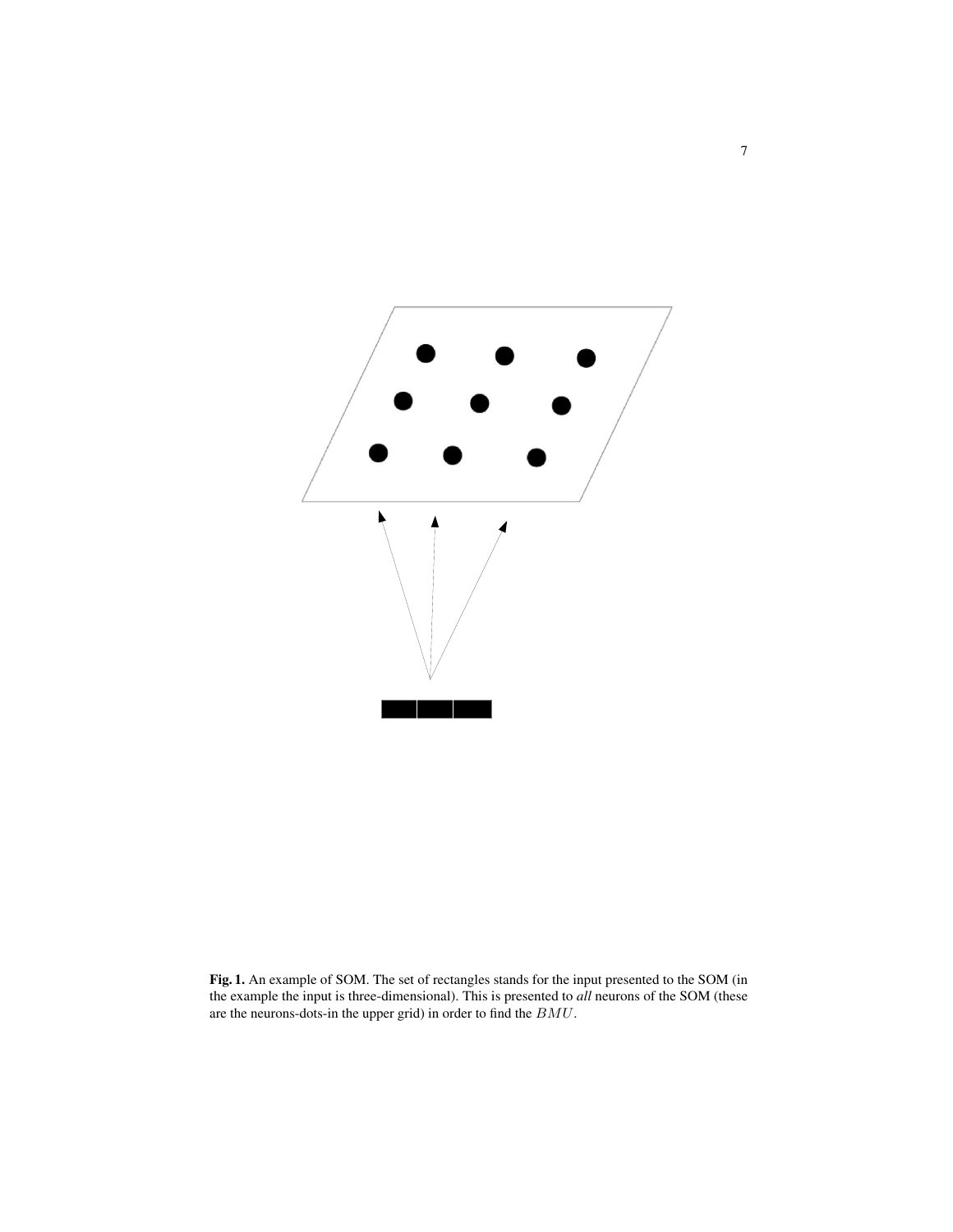known examples is low (and category representation is precise) than if it is high (and category representation is coarse). As a function of the relative distance above, Gliozzi and Plunkett then define the *map's Generalization Degree* of category C membership to a new stimulus y.

It was observed that the above notion of relative distance (Equation [1\)](#page-5-0) requires there to be a memory of some of the known instances of the category being used (this is needed to calculate the denominator in the equation). This gives rise to a sort of hybrid model in which category representation and some exemplars coexist. An alternative way of formulating the same notion of relative distance would be to calculate *online* the distance between known category instance currently examined and the representation of the category being formed.

By judging a new stimulus as belonging to a category by comparing the distance of the stimulus from the category representation to the precision of the category representation, Gliozzi and Plunkett demonstrate [\[16\]](#page-12-16) that the Numerosity and Variability effects of category generalization, described by Griffiths and Tenenbaum [\[25\]](#page-12-17), and usually explained with Bayesian tools, can be accommodated within a simple and psychologically plausible similarity-based account, which contrasts what was previously maintained. In the next section, we show that their notion of relative distance can also be used as a basis for a logical semantics for SOMs.

### 5 Relating self-organising Maps and multi-preference models

We aim at showing that, once the SOM has learned to categorize, we can regard the result of the categorization as a multipreference interpretation. Let  $X$  be the set of input stimuli from different categories,  $C_1, \ldots, C_k$ , which have been considered during the learning process.

For each category  $C_i$ , we let  $BMU_{C_i}$  be the ensemble of best-matching units corresponding to the input stimuli of category  $C_i$ , i.e.,  $BMU_{C_i} = \{BMU_x \mid x \in$ X and  $x \in C_i$ . We regard the learned categories  $C_1, \ldots, C_k$  as being the concept names (atomic concepts) in the description logic and we let them constitute our set of distinguished concepts  $C = \{C_1, \ldots, C_k\}.$ 

To construct a multi-preference interpretation we proceed as follows: first, we fix the *domain*  $\Delta^s$  to be the space of all possible stimuli; then, for each category (concept)  $C_i$ , we define a preference relation  $\langle C_i, \text{exploiting the notion of relative distance of a}$ stimulus y from the map's representation of  $C_i$ . Finally, we define the interpretation of concepts.

Let  $\Delta^s$  be the set of all the possible stimuli, including all input stimuli ( $X \subseteq \Delta^s$ ) as well as the best matching units of input stimuli (i.e.,  $\{BMU_x \mid x \in X\} \subseteq \Delta^s$ ). For simplicity, we will assume that the space of input stimuli is finite.

Once the SOM has learned to categorize, the notion of relative distance  $rd(x, C_i)$ of a stimulus x from a category  $C_i$  introduced above can be used to build a binary preference relation  $\lt_{C_i}$  among the stimuli in  $\Delta^s$  w.r.t. category  $C_i$  as follows: for all  $x, x' \in \Delta^s$ ,

<span id="page-7-0"></span>
$$
x <_{C_i} x' \text{ iff } rd(x, C_i) < rd(x', C_i)
$$
\n
$$
(2)
$$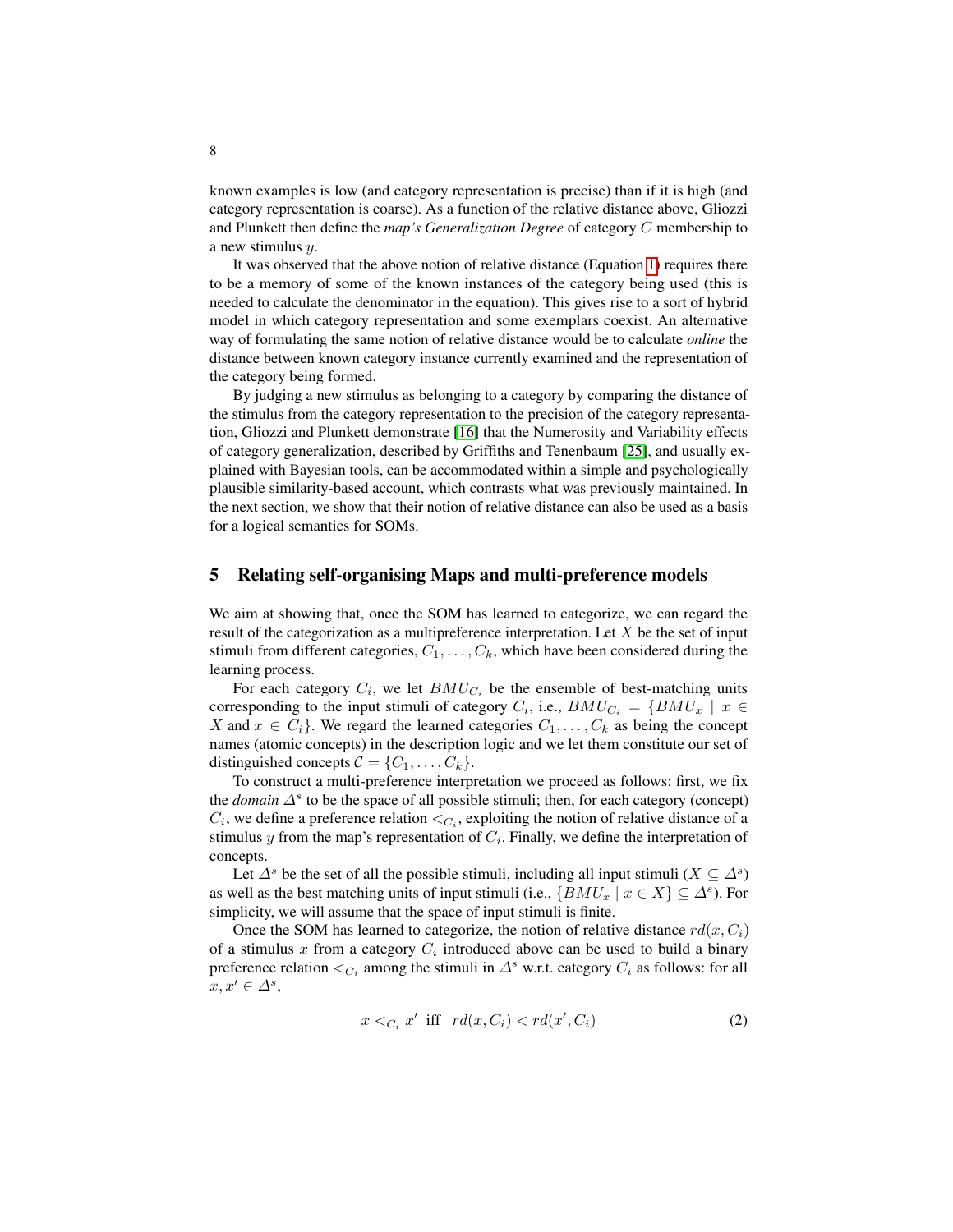Each preference relation  $\langle C_i \rangle$  is a strict partial order relation on  $\Delta^s$ . The relation  $\langle C_i \rangle$  is also well-founded as we have assumed  $\Delta^s$  to be finite.

We exploit this notion of preference to define a concept-wise multipreference interpretation associated with the SOM, that we call a  $cw^m$ -model of the SOM. We restrict the DL language to the fragment of  $\mathcal{EL}^{\perp}$  (plus typicality) not admitting roles, as in the self-organising map we do not have a representation of role names.

<span id="page-8-1"></span>Definition 5 (multipreference-model of a SOM). *The* multipreference-model of the SOM is a multipreference interpretation  $\mathcal{M}^s = \langle \Delta^s, \langle C_1, \ldots, \langle C_k, \cdot|^I \rangle$  such that:

- (*i*)  $\Delta^s$  *is the set of all the possible stimuli, as introduced above;*
- *(ii) for each*  $C_i \in \mathcal{C}$ ,  $\lt_{C_i}$  *is the preference relation defined by equivalence [\(2\)](#page-7-0).*
- (iii) the interpretation function  $\cdot^{I}$  is defined for concept names (i.e. categories)  $C_{i}$  as *follows:*

$$
C_i^I = \{ y \in \Delta^s \mid rd(y, C_i) \leq rd_{max, C_i} \}
$$

where  $rd_{max,C_i}$  is the maximal relative distance of an input stimulus  $x \in C_i$  from  $\emph{category $C_i$, that is, $\emph{rd}_{max,C_i} = max_{x \in C_i} \{rd(x, C_i)\}$.}$  The interpretation function · I *is extended to complex concepts according to Definition [2.](#page-2-0)*

Informally, we interpret as  $C_i$ -elements those stimuli whose relative distance from category  $C_i$  is not larger than the relative distance of any input exemplar belonging to category  $C_i$ . Given  $\langle C_i$ , we can identify the most typical  $C_i$ -elements wrt  $\langle C_I$  as the  $C_i$ -elements whose relative distance from category  $C_i$  is minimal, i.e., the elements in  $min_{\langle C_i} (C_i^I)$ . Observe that the best matching unit  $BMU_x$  of an input stimulus  $x \in C_i$ is an element of  $\Delta^s$ . Hence, for  $y = BMU_x$ , the relative distance of y from category  $C_i$ ,  $rd(y, C_i)$ , is 0, as  $min \mid y - BMU_{C_i} \mid \mid = 0$ . Therefore,  $min_{\leq C_i} (C_i^I) = \{ y \in \Delta^s \mid$  $rd(y, C_i) = 0$ } and  $BMU_{C_i} \subseteq min_{\leq C_i}(C_i^I)$ .

#### <span id="page-8-2"></span>5.1 Evaluation of concept inclusions by model checking

We have defined a multipreference interpretation  $\mathcal{M}^s$  where, in the domain  $\Delta^s$  of the possible stimuli, we are able to identify, for each category  $C_i$ , the  $C_i$ -elements as well as the most typical  $C_i$ -elements wrt  $\langle C_i$ . We can exploit  $\mathcal{M}^s$  to verify which inclusions are satisfied by the SOM by *model checking*, i.e., by checking the satisfiability of inclusions over model  $\mathcal{M}^s$ . This can be done both for strict concept inclusions of the form  $C_i \sqsubseteq C_j$ and for defeasible inclusions of the form  $\mathbf{T}(C_i) \sqsubseteq C_j$ , where  $C_i$  and  $C_j$  are concept names (i.e., categories).

For the verification that a typicality inclusion  $\mathbf{T}(C_i) \subseteq C_j$  is satisfied in  $\mathcal{M}^s$ we have to check that the most typical  $C_i$  elements wrt  $\langle C_i \rangle$  are  $C_j$  elements, that is  $min_{c \in C_i} (C_i^I) \subseteq C_j^I$ . Note that, besides the elements in  $BMU_{C_i}$ ,  $min_{c \in C_i} (C_i^I)$  may contain other elements of  $\Delta^s$  having relative distance 0 from  $C_i$ . As we do not know, for all the possible input stimuli in  $\Delta^s$ , whether they belong to  $min_{\leq C_i} (C_i^I)$  or to  $C_j^I$ , as an approximation, we only check that all elements in  $BMU_{C_i}$  are  $C_j$  elements, that is:

<span id="page-8-0"></span>for all input stimuli 
$$
x \in C_i
$$
,  $rd(BMU_x, C_j) \leq rd_{max, C_j}$  (3)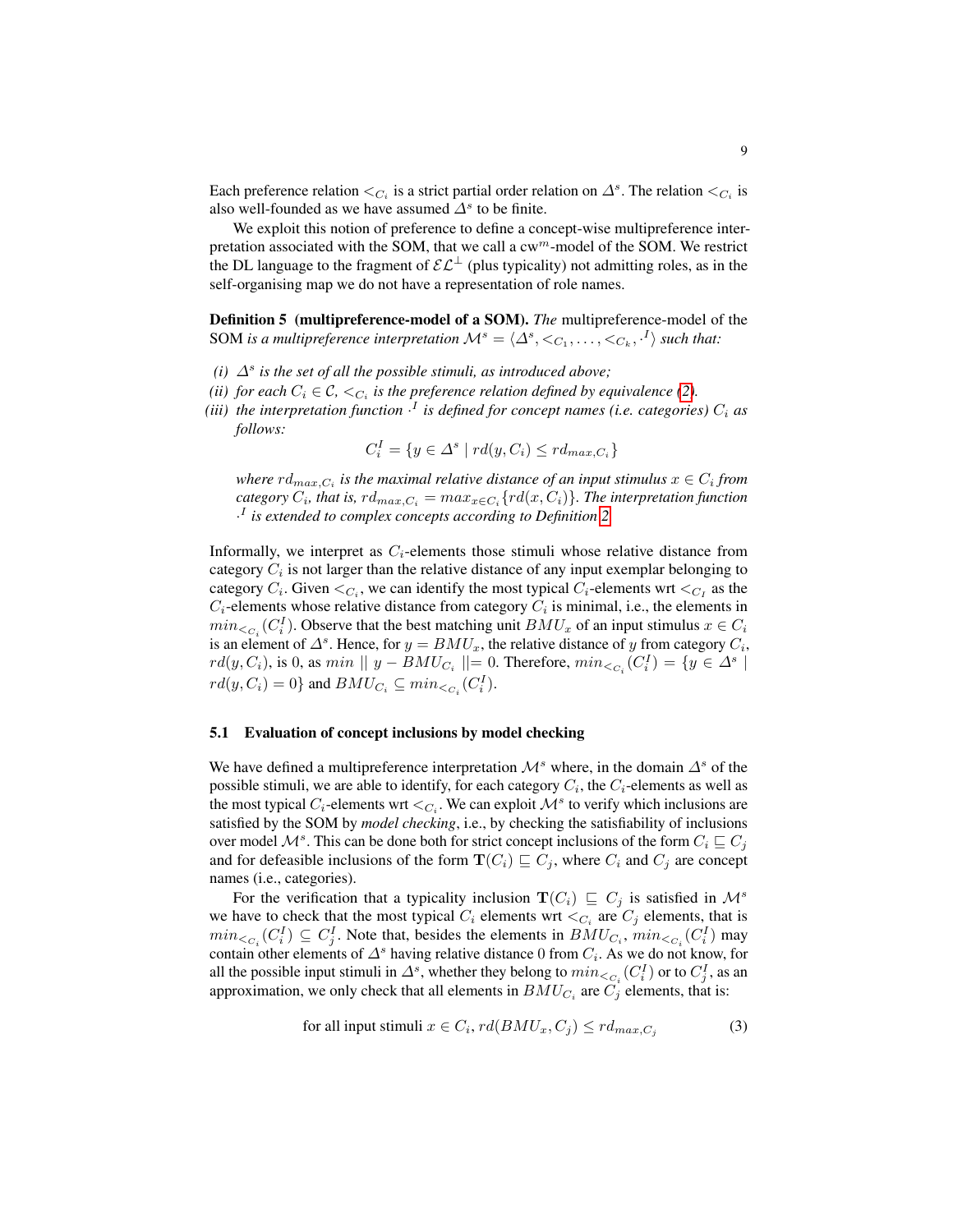Let the relative distance of  $BMC_{C_i}$  from  $C_j$  be defined as

$$
rd(BMC_{C_i}, C_j) = max_{x \in C_i} \{rd(BMU_x, C_j)\}
$$

the maximal relative distance of  $BMU_{C_i}$  from  $C_j$ . Then we can rewrite condition [\(3\)](#page-8-0) simply as

$$
rd(BMC_{C_i}, C_j) \leq rd_{max, C_j}.
$$

Observe that the relative distance  $rd(BMC_{C_i}, C_j)$  also gives a measure of plausibility of the defeasible inclusion  $\mathbf{T}(C_i) \sqsubseteq C_j$ : the lower is the relative distance of  $BMU_{C_i}$ from  $C_i$ , the more plausible is the defeasible inclusion  $\mathbf{T}(C_i) \sqsubseteq C_i$ .

Verifying that a strict inclusion  $C_i \sqsubseteq C_j$  is satisfied, requires to check that  $C_i^I$  is included in  $C_j^I$ . Exploiting the fact that the map is organized topologically, and using the relative distance  $rd(BMC_{C_i}, C_j)$  of  $BMC_{C_i}$  from  $C_j$ , we verify that the relative distance of  $BMC_{C_i}$  from  $C_j$  plus the maximal relative distance of a  $C_i$ -element from  $C_i$  is not greater than the maximal relative distance of a  $C_j$ -element from  $C_j$ :

<span id="page-9-0"></span>
$$
rd(BMC_{C_i}, C_j) + rd_{max, C_i} \le rd_{max, C_j}
$$
\n<sup>(4)</sup>

where  $rd_{max,C} = max_{y \in C} \{rd(y, C)\}\)$ . That is, the  $C_i$ -element most distant from  $C_j$  is nearer to  $C_j$  than the most distant  $C_j$ -element.

Computing conditions [\(3\)](#page-8-0) and [\(4\)](#page-9-0) on the SOM, may be non trivial, depending on the number of input stimuli that have been considered in the learning phase (the size of the set  $X$  of input exemplars). However, from a logical point of view, this is just model checking. Gliozzi and Plunkett have considered self-organising maps that are able to learn from a limited number of input stimuli, although this is not generally true for all self-organising maps [\[16\]](#page-12-16).

#### 5.2 Combining preferences into a preferential interpretation

The multipreference interpretation  $\mathcal{M}^s$  introduces in Definition [5](#page-8-1) allows to determine the set of  $C_i$ -elements for all learned categories  $C_i$  and to define the most typical  $C_i$ elements, exploiting the preference relation  $\lt_{C_i}$ . However, we are not able to define the most typical  $C_i \sqcup C_j$ -elements just using a single preference. Starting from  $\mathcal{M}^s$ , we construct a concept-wise multipreference interpretation  $\mathcal{M}^{som}$  that combines the preferential relations in  $\mathcal{M}^s$  into a global preference relation  $\lt$ , and provides an intepretation to all typicality concepts such as, for instance,  $\mathbf{T}(C_i \cap C_j \cap C_h)$ . The interpretation  $\mathcal{M}^{som}$  is constructed from  $\mathcal{M}^{s}$  according to Definition [4.](#page-3-0)

The construction exploits a notion of specificity. Observe that the specificity relation between two concepts  $C_i$  and  $C_j$  can be determined based on the single model  $\mathcal{M}^s$  of the SOM.  $C_i \succ C_j$  if  $C_i \sqsubseteq C_j$  is satisfied in  $\mathcal{M}^s$  and  $C_j \sqsubseteq C_i$  is not satisfied in  $\mathcal{M}^s$ .

Definition 6 (cw<sup>m</sup>-model of a SOM). *The* cw<sup>m</sup>-model of a SOM *is a cw*<sup>m</sup>*-interpretation*  $\mathcal{M}^{som} = \langle \Delta^s, <_{C_1}, \ldots, <_{C_k}, <, \cdot^I \rangle$ , such that the tuple  $\langle \Delta^s, <_{C_1}, \ldots, <_{C_k}, \cdot^I \rangle$  is a *multipreference model of the SOM according to Definition [5,](#page-8-1) and* < *is the global prefer*ence relation defined from  $\lt_{C_1}, \ldots, \lt_{C_k}$ , according as in Definition [4,](#page-3-0) point (c).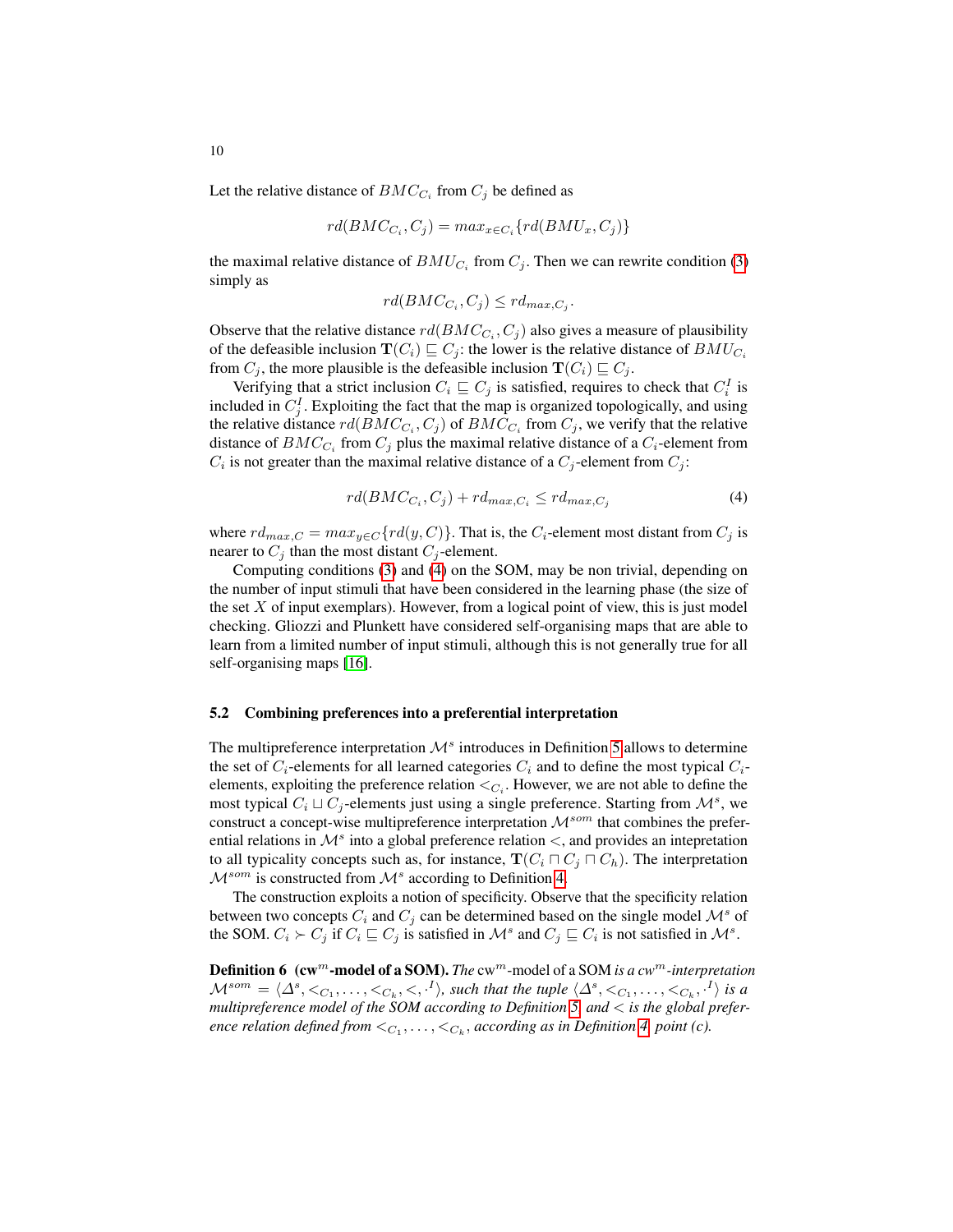In particular, in  $M^{som}$ , as in all cw<sup>m</sup>-interpretations (see Definition [4\)](#page-3-0), the interpretation of typicality concepts  $T(C)$  is defined based on the global preference relation  $\langle \cos(\mathbf{T}(C)) \rangle^I = min_{\langle C \rangle}$ , for all concepts C. Here, we are considering concepts in the fragment of  $\mathcal{EL}^{\perp}$  language without roles, which are built from the concept names  $C_1, \ldots, C_n$  (the learned categories). The model  $\mathcal{M}^{som}$  can be considered a sort of (unique) canonical model for the SOM, representing what holds in that state of the SOM (e.g., after the learning phase). The logical inclusions that "follow from the SOM" are therefore the inclusions that hold in the single model  $\mathcal{M}^{som}$  (the situation is similar to the case of Horn clauses, where there is a unique minimal canonical model describing all the (atomic) logical consequences of the knowledge base).

As  $\mathcal{M}^{som}$  is a cw<sup>m</sup>-interpretation, the result that the triple  $\langle \Delta^s, \langle , \cdot \rangle$  is a prefer-ential interpretation as in KLM approach [\[19](#page-12-3)[,20\]](#page-12-4) holds for  $\mathcal{M}^{som}$ , and tells us that the model  $\mathcal{M}^{som}$  provides a logical semantics for the SOM which is well-defined, as  $\mathcal{M}^{som}$ is a preferential consequence relation, and therefore satisfies all KLM properties of a preferential consequence relations.

The verification of arbitrary defeasible inclusions on  $\mathcal{M}^{som}$  can, in principle, be done by model checking, but might require to consider all the possibly many input stimuli, i.e., all domain elements in  $\Delta^s$ , which may be unfeasible in practice. As an alternative, the identification of the set of strict and defeasible inclusions satisfied by the SOM over the learned categories  $C_1, \ldots, C_k$  (as done in Section [5.1\)](#page-8-2), allows to define an  $\mathcal{EL}^{\perp}$  knowledge base K and to reason on it symbolically, using for instance an approach similar to the one described in Section [3](#page-2-1) for ranked knowledge bases. In particular, Answer Set Programming (in particular, *asprin*) has been used to achieve defeasible reasoning under the multipreference approach for the lightweight description logic  $\mathcal{EL}^+_{\perp}$ [\[15\]](#page-12-10) . Ranked knowledge bases have been considered, where defeasible inclusions are given a rank, that provides a measure of plausibility of the defeasible inclusion, and multipreference entailment is reformulated as a problem of computing preferred answer sets. As we have seen, a measure of plausibility can as well be assigned to the defeasible inclusions satisfied by the SOM.

#### 5.3 Category generalization process as iterated belief revision

We have seen that one can give an interpretation of a self-organising map after the learning phase, as a preferential model. However, the state of the SOM during the learning phase can as well be represented as a multipreference model (precisely in the same way). During training, the current state of the SOM corresponds to a model representing the beliefs about the input stimuli considered so far (beliefs concerning the category of the stimuli).

The category generalization process can then be regarded as a model building process and, in a way, as a belief revision process. Initially we do not know the category of the stimuli in the domain  $\Delta^s$ . In the initial model, call it  $\mathcal{M}_0^{som}$  (over the domain  $\Delta^s$ ) the interpretation of each concept  $C_i$  is empty.  $\mathcal{M}_0^{som}$  is the model of a knowledge base  $K_0$ containing a strict inclusion  $C_i \sqsubseteq \bot$ , for all  $C_i$ .

Each time a new input stimulus ( $x \in C_i$ ) is considered, the model is revised adding the stimulus x (and its best matching unit  $BMU_x$ ) into the proper category  $(C_i)$ . Not only the category interpretation is revised by the addition of x and  $BMU_x$  in  $C_i^I$  (so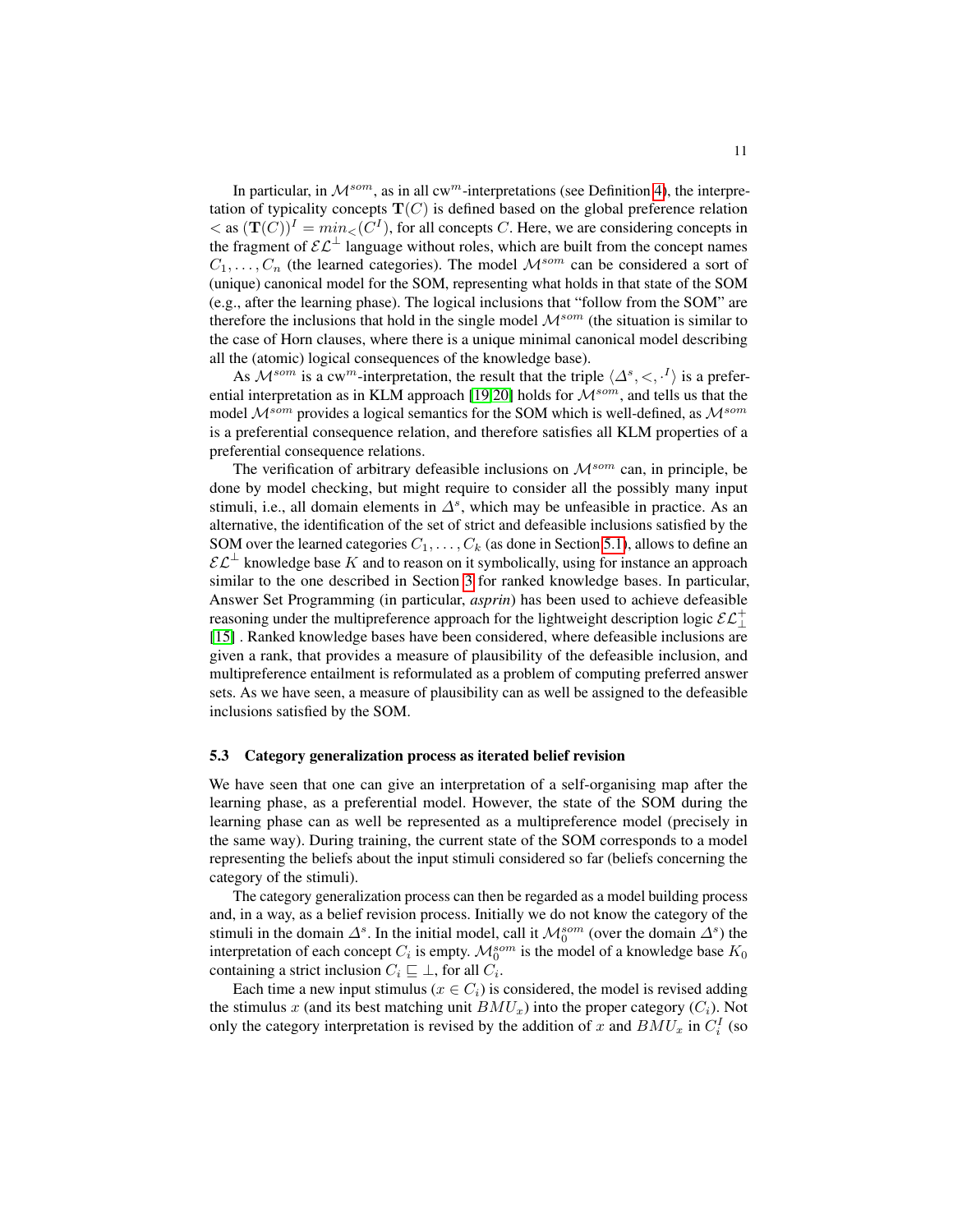that  $C_i \sqsubseteq \bot$  does not hold any more), but also the associated preference relation  $\lt_{C_i}$  is revised as the addition of  $BMU_x$  modifies the set of best matching units  $BMU_{C_i}$  for category  $C_i$ , as well as the relative distance  $rd(y, C_i)$  of a stimulus y from  $C_i$ . That is, a revision step may change the set of conditionals which are satisfied by the model.

If learning phase converges to a solution, the final state of the SOM is captured by the model  $\mathcal{M}^{som}$  obtained by a sequence of revision steps which, starting from  $\mathcal{M}^{som}_0$ , gives rise to a sequence of models  $M_0^{som}, M_{i_1}^{som}, \ldots, M_{i_r}^{som}$  (with  $M^{som} = M_{i_r}^{som}$ ). At each step the knowledge base is not represented explicitly, but the model  $\mathcal{M}_{i_j}^{som}$ of the knowledge base at step j is used to determine the model at step  $j + 1$  as a result of revision ( $M_{i_{j+1}}^{som} = M_{i_j}^{som} * C_{i_j}(x_{i_j})$ ). The knowledge base K (the set of all the strict and defeasible inclusions satisfied in  $\mathcal{M}^{som}$ , can then be regarded as the knowledge base obtained from  $K_0$  through a sequence of revision steps, i.e.,  $K =$  $K_0 \star C_{i1}(x_{i1}) \star \ldots \star C_{ir}(x_{ir})$ . In fact, from any state of the SOM we can construct a corresponding model, which determines a knowledge base, the set of (strict and defeasible) inclusions satisfied in that model. It would be interesting to study of the properties of this notion of revision and compare with the notions of iterated belief revision studied in the literature [\[7,](#page-12-18)[9,](#page-12-19)[17\]](#page-12-20).

### 6 Conclusions

We have explored the relationships between a concept-wise multipreference semantics and self-organising maps. On the one hand, we have seen that self-organising maps can be given a logical semantics in terms of KLM-style preferential interpretations; the model can be used to learn or to validate conditional knowledge from the empirical data used in the category generalization process based on model checking; the learning process in the self-organising map can be regarded as an iterated belief revision process. On the other hand, the plausibility of concept-wise multipreference semantics is supported by that fact that self-organising maps are considered as psychologically and biologically plausible neural network models.

## References

- <span id="page-11-1"></span>1. F. Baader, S. Brandt, and C. Lutz. Pushing the  $\mathcal{EL}$  envelope. In L.P. Kaelbling and A. Saffiotti, editors, *Proceedings of the 19th International Joint Conference on Artificial Intelligence (IJCAI 2005)*, pages 364–369, Edinburgh, Scotland, UK, August 2005. Professional Book Center.
- <span id="page-11-3"></span>2. P. A. Bonatti, M. Faella, I. Petrova, and L. Sauro. A new semantics for overriding in description logics. *Artif. Intell.*, 222:1–48, 2015.
- <span id="page-11-2"></span>3. Gerhard Brewka. A rank based description language for qualitative preferences. In *Proceedings of the 16th Eureopean Conference on Artificial Intelligence, ECAI'2004, Valencia, Spain, August 22-27, 2004*, pages 303–307, 2004.
- <span id="page-11-0"></span>4. Katarina Britz, Johannes Heidema, and Thomas Meyer. Semantic preferential subsumption. In G. Brewka and J. Lang, editors, *Principles of Knowledge Representation and Reasoning: Proceedings of the 11th International Conference (KR 2008)*, pages 476–484, Sidney, Australia, September 2008. AAAI Press.